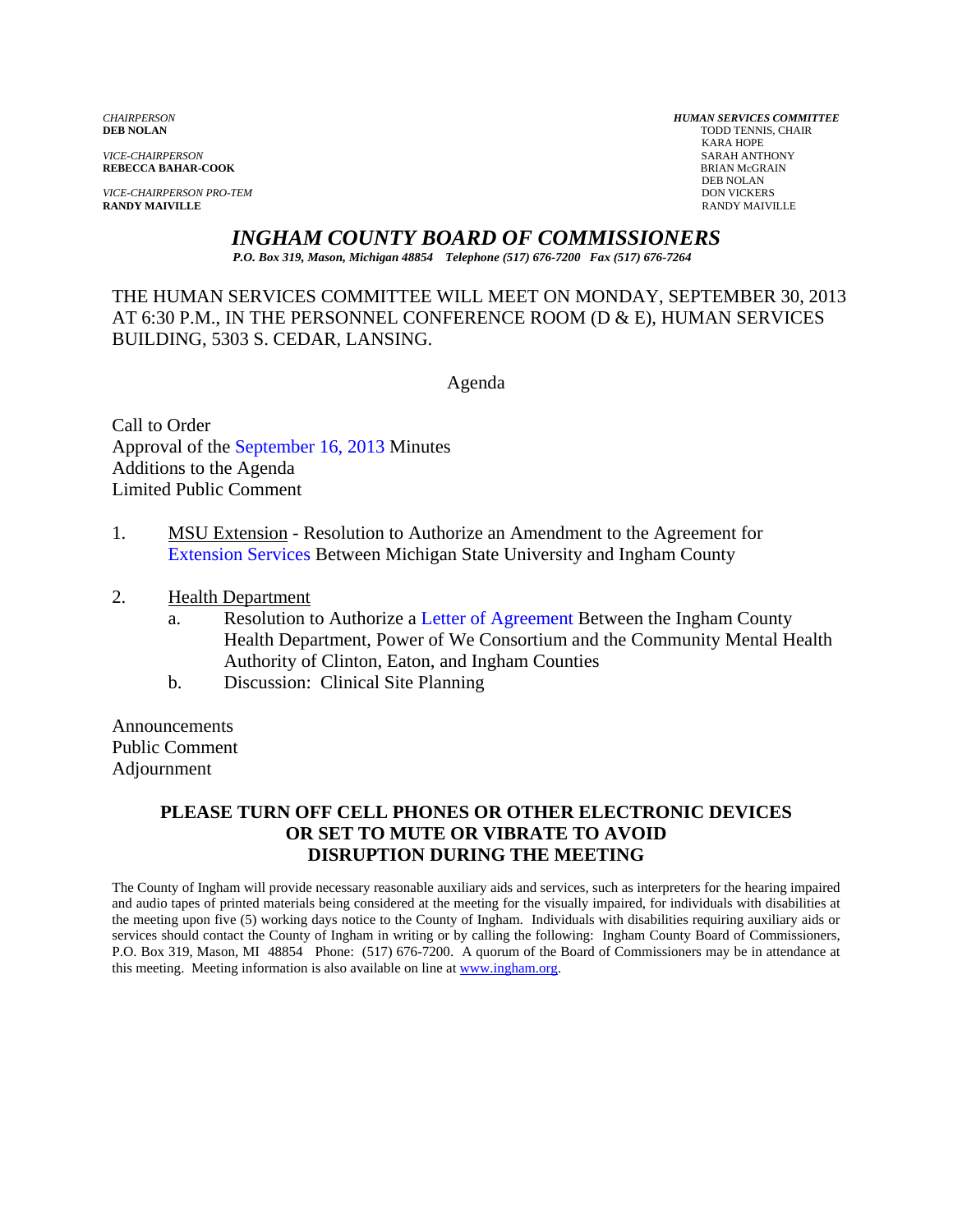#### HUMAN SERVICES COMMITTEE September 16, 2013 **Minutes**

<span id="page-1-0"></span>

| <b>Members Present:</b> | Todd Tennis, Kara Hope, Sarah Anthony, Brian McGrain, Deb Nolan,<br>Don Vickers, and Randy Maiville |
|-------------------------|-----------------------------------------------------------------------------------------------------|
| <b>Members Absent:</b>  | <b>None</b>                                                                                         |
| <b>Others Present:</b>  | Jared Cypher, Barb Mastin, John Jacobs, Robin Reynolds, Mark Grebner,                               |

Debbie Edokpolo, Sandy Draggoo, Debbie Alexander, Katie Kelley, Chuck Gray and others

The meeting was called to order by Chairperson Tennis at 6:31 p.m. in the Personnel Conference Room "D & E" of the Human Services Building, 5303 S. Cedar Street, Lansing.

Approval of the August 19, 2013 and August 29, 2013 Minutes The August 19, 2013 and August 29, 2013 Minutes were approved as submitted.

### Additions to the Agenda

- 1. Additional Materials Flyers Routes 5 & 6, CATA Ridership by Fiscal Year
- 3g. Late Resolution to Amend Resolution #12-335 to Extend the Cooperative Operational Agreement with the Ingham Community Health Center Board of Directors

# Announcements

Additional Materials: Doggy Days Brochure

Limited Public Comment None.

MOVED BY COMM. VICKERS, SUPPORTED BY COMM. MCGRAIN, TO APPROVE A CONSENT AGENDA FOR THE FOLLOWING ITEMS:

- 3. Health Department
	- a. Resolution to Authorize a 2013-2014 AmeriCorps\* VISTA Grant
	- b. Resolution to Convert a Community Health Representative II Position to a Billing & Reporting Clerk I and Increase a Health Plan Management Assistant to Full Time in Health Plan Management Services
	- c. Resolution to Authorize an Amendment to the Contract with the Ionia County Health Department for Medical Direction and Program Consultation
	- d. Resolution to Authorize an Agreement with Southeast Michigan Health Association
	- e. Resolution to Authorize a 2013-2014 Agreement with the Michigan Department of Community Health for the Delivery of Public Health Services Under the Comprehensive Agreement
	- g. Resolution to Amend Resolution #12-335 to Extend the Cooperative Operational Agreement with the Ingham Community Health Center Board of Directors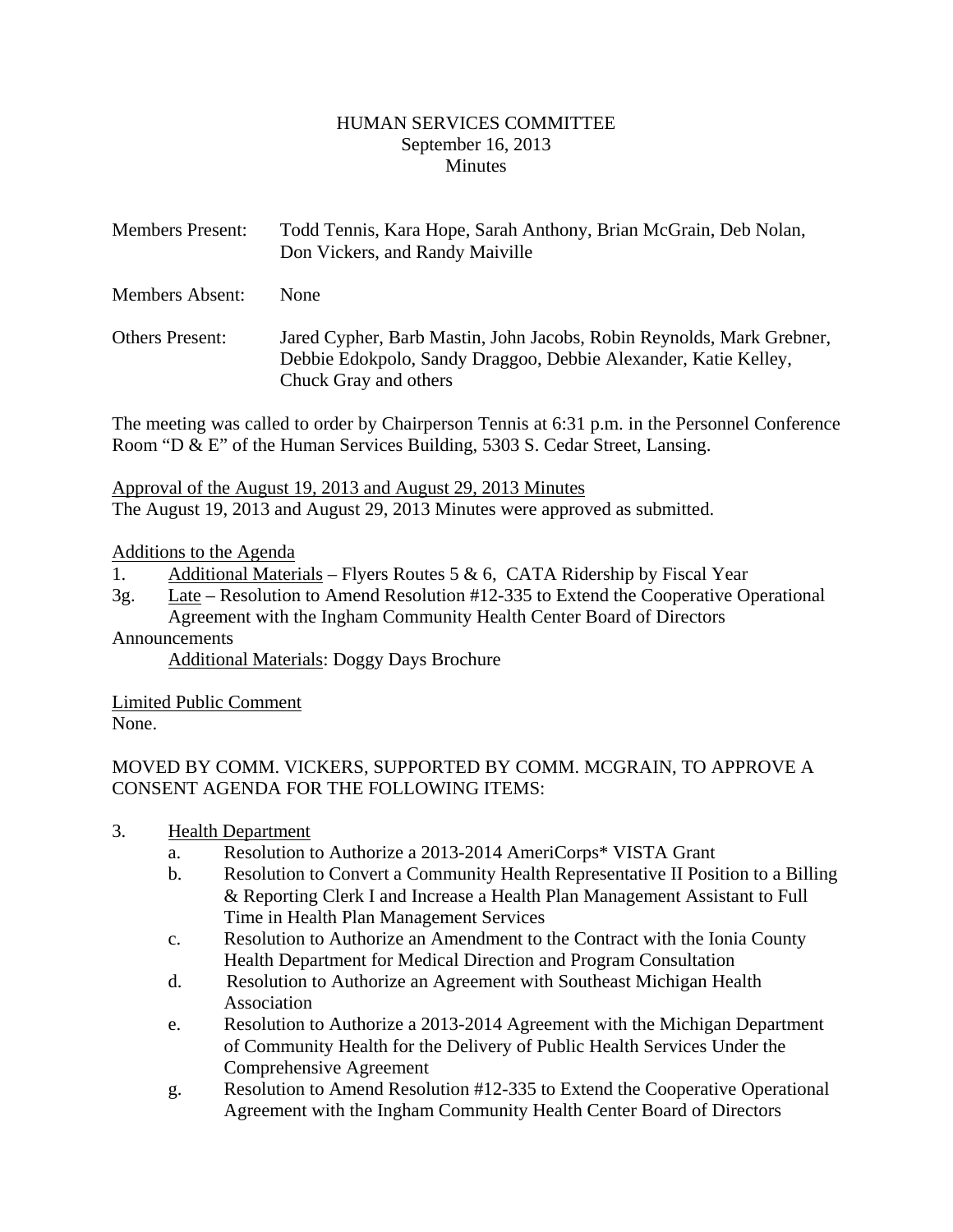- 4. MIS Resolution to Authorize PTD Technology to Secure the HPMS Application
- 5. Department of Human Services Resolution to Establish a Trust and Agency Account for the Ingham County Department of Human Services

## MOTION CARRIED UNANIMOUSLY.

MOVED BY COMM. VICKERS, SUPPORTED BY COMM. MCGRAIN, TO APPROVE THE ITEMS ON THE CONSENT AGENDA.

### MOTION CARRIED UNANIMOUSLY.

2. Ingham Health Plan - Resolution to Authorize the Intergovernmental Transfer of Ingham County Funds to Support DSH Payments to Ingham Regional Medical Center and Sparrow Health System

MOVED BY COMM. MCGRAIN, SUPPORTED BY COMM. HOPE, TO APPROVE THE RESOLUTION TO AUTHORIZE THE INTERGOVERNMENTAL TRANSFER OF INGHAM COUNTY FUNDS TO SUPPORT DSH PAYMENTS TO INGHAM REGIONAL MEDICAL CENTER AND SPARROW HEALTH SYSTEM.

Ms. Reynolds overviewed the history of DSH payments, matching grants, millage, along with uncompensated care, reporting requirements, audits and future trends. She then updated the Committee on changes to Medicaid and Medicare. The Committee discussed the changes to the DSH payments, Medicaid and Medicare.

# MOTION CARRIED UNANIMOUSLY.

1. Special Transportation Millage - Resolution Authorizing the Third Amendment to the Agreement with the Capital Area Transportation Authority Dated January 1, 2011 through December 31, 2015

MOVED BY COMM. VICKERS, SUPPORTED BY COMM. MAIVILLE, TO APPROVE THE RESOLUTION AUTHORIZING THE THIRD AMENDMENT TO THE AGREEMENT WITH THE CAPITAL AREA TRANSPORTATION AUTHORITY DATED JANUARY 1, 2011 THROUGH DECEMBER 31, 2015.

CATA Presentation: Ms. Sandy Draggoo, CEO; Debbie Alexander, Assistant Director; Katie Kelley, Financial Secretary/Treasurer ATU 1039 and Mark Grebner, Board of Directors.

Ms. Draggoo stated that she worked  $40\pm$  years for CATA, Ms. Alexander  $20\pm$  years and Mark Grebner has been on the Board of Directors and a bus rider for  $30\pm$  years.

Ms. Alexander provided a handout then overviewed the Rural ridership by fiscal year, Spec-Tran Ridership by fiscal year, Route 5 ridership by fiscal year and Route 6 ridership by fiscal year. She pointed out the decline in ridership happened about the same time as the economic downturn, in addition to, a decline after 2008 when fares were increased. She explained that it takes about two to three years before ridership recovers from a fare increase.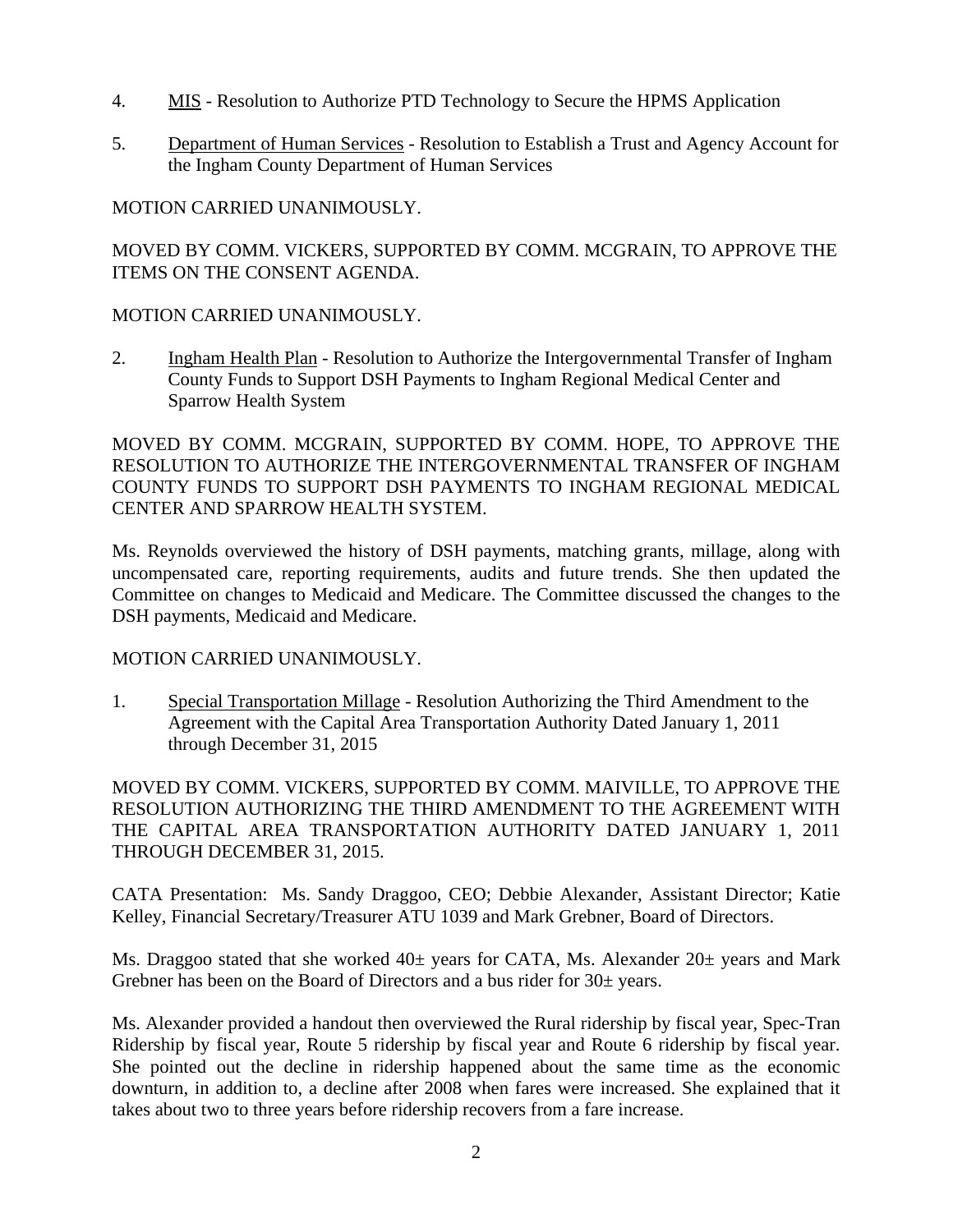Ms. Alexander described CATA services to the Ingham County Facilities and provided a map. She noted the map is of the urban areas only. She described Routes 5 and 6, transfer time and how the Human Services Building is served. The Commissioners discussed the schedule of Routes 5 and 6, hours of operation to the County facilities, in addition to, the distance between bus stops and practical crosswalks.

Ms. Draggoo provided the Committee with a brief history of how the schedules and stops were determined. Mr. Grebner explained CATA has service flexibility based on ridership analysis. Comm. Nolan asked representatives from the Health Department to comment on the map then asked if they had any suggestions. Ms. Mastin expressed her concern that there is no bus service in the evening to accommodate patients who come to the HSB for night meetings and service to the Lansing Medical Center (Healthy Smiles) on the south side of Pennsylvania. Ms. Mastin expressed her appreciation to CATA for the services they provide to the County residents. Mr. Grebner noted that Ingham County residents have provided a high level of support to CATA through the millage. He stated that any changes to a route must be sensible, cost effective and efficient to accommodate people. Comm. Anthony requested an electronic copy of the map.

Comm. McGrain questioned how often the stops are analyzed. Ms. Alexander stated every two weeks and reviewed by the Board of Directors monthly. She noted that the analysis is like week to like week because of variables such as weather, gas prices and economics. It was noted that trends are followed before reacting with changes but not waiting for a large problem. The Committee discussed capacity, size of the buses and frequency trends along with the budget constraints of Route 5. Ms. Draggoo clarified the millage funding and allocation, in addition to, CATA's fiscal responsibilities. She stated CATA has flexibility by means of demand patterns. Comm. Vickers publically thanked Ms. Draggoo for her efforts to service out-county residents then described how the services have helped out-county residents.

The Committee discussed the how the amenities at the bus stops are determined. Comm. McGrain asked if a real-time bus schedule would be available. Ms. Alexander stated that is something CATA has been working on and tested over the past year. She described the problems associated with an "app" as being expensive and technology moving forward rapidly. However, it is CATA's intent to provide reliable and accurate information by text message and email plus the website will provide real-time information. She stated the goal is to launch the product in January.

Mr. Grebner described out-county connector services. Ms. Alexander thanked the Commissioners for their support stating CATA appreciates the millage funding and those funds are matched federally and by the state of Michigan.

The Committee discussed service needs near the Jail in Mason. Mr. Grebner stated that is an area that requires further consideration.

Comm. Nolan asked that CATA look at the demand pattern of the routes that serve the Ingham County buildings, specifically Route 6, to determine if there could be adjustments to the schedule, in addition to, considering adding a bus stop near Healthy Smiles.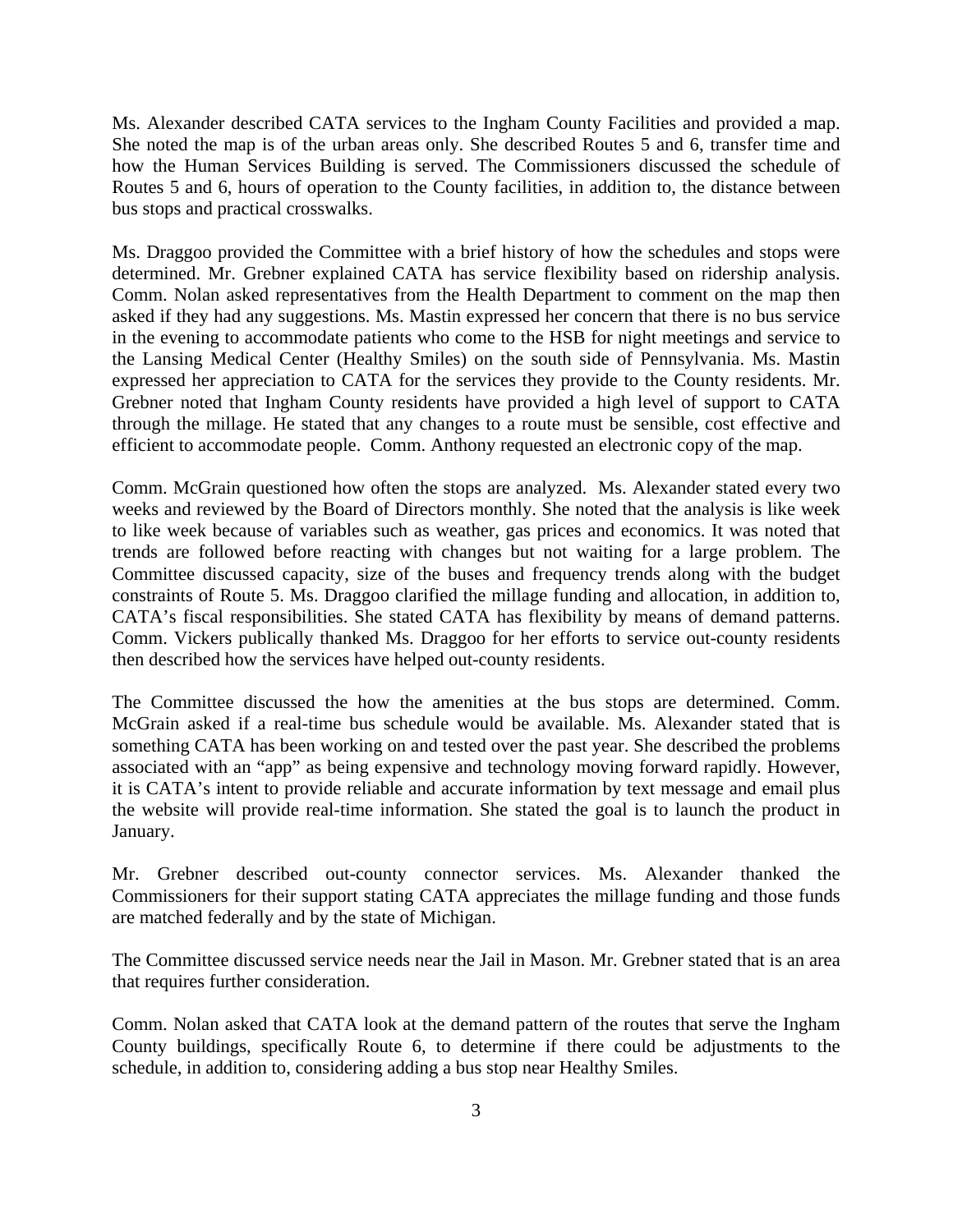Comm. Anthony suggested including Capital Area Michigan Works, as a point of interest served, in the next bus schedule publication.

MOTION CARRIED UNANIMOUSLY.

- 3. Health Department
	- f. Discussion: Clinical Site Planning

Ms. Mastin updated the Committee on the Cedar Pointe facility stating they are back up and working after the water damage. Ms. Mastin informed the Committee of the anticipated overall savings of the Health Department site consolidation. She defined the area of interest for a health center site. The Committee discussed proposed locations and competition.

### **Announcements**

Comm. Vickers informed the Committee they should have received an email from Ms. Dargatz at the Fair Office regarding Doggy Days. He then described the Fair Foundation, the \$25.00 forever membership and the need to expand membership. Lastly, Animal Control is working in conjunction with the Fair and will be providing pet microchip implantation for \$10.00. Doggy Days will be held Friday and Saturday. A handout was provided.

Public Comment None.

The meeting adjourned at approximately 7:41 p.m.

Respectfully submitted,

Julie Buckmaster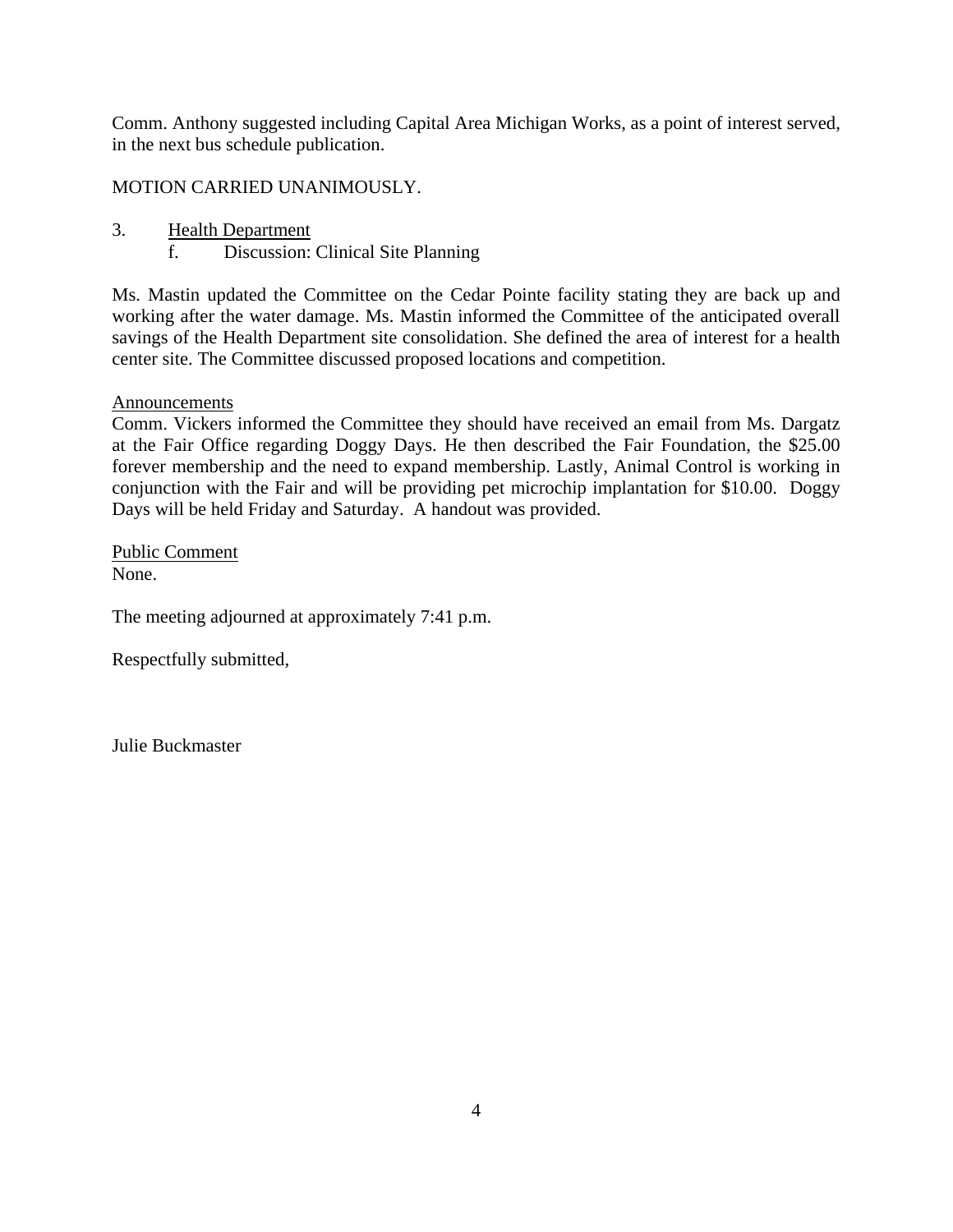# **SEPTEMBER 30, 2013 HUMAN SERVICES AGENDA STAFF REVIEW SUMMARY**

# **ACTION ITEMS:**

### **The Assistant Deputy Controller is recommending approval of the following resolutions**

*1. MSU Extension - Resolution to Authorize an Amendment to the Agreement for Extension Services Between Michigan State University and Ingham County* 

This resolution amends the agreement for extension services between Michigan State University and Ingham County. Resolution #12-426 authorized the annual work plan agreement between Ingham County and Michigan State University Extension (MSUE). The 2013 work plan required MSUE to provide 0.8 FTE Extension Educator (Horticulture) at an annual cost to Ingham County of \$71,200. Due to retirement, this position has been vacant since May 2013 and will not be occupied until January 1, 2014; and since there is a vacancy in the Extension Educator (Horticulture) position from 6/01/13 to 12/31/13, MSUE has agreed that the funds for additional personnel will be reduced by 7 months and be reduced by \$41,533. This will reduce the annual cost to Ingham County from \$186,469 to \$144,936.

- *2. Health Department*
	- *a. Resolution to Authorize a Letter of Agreement Between the Ingham County Health Department, Power of We Consortium and the Community Mental Health Authority of Clinton, Eaton, and Ingham Counties*

This resolution authorizes a Letter of Agreement with the Community Mental Health Authority of Clinton, Eaton and Ingham Counties to fund the Power of We Consortium Community Data Committee Ad-Hoc Committee for the period September 25, 2013 through September 24, 2014. The \$20,000 provided by CMH will be used for convening, planning, staff time, and the development of a work plan aimed at identifying a needs assessment project to incorporate Community Mental Health indicators into the *Power of We Consortium's Indicators of Well-Being Report*.

# **OTHER ITEMS:**

*2. Health Department b. Discussion: Clinical Site Planning*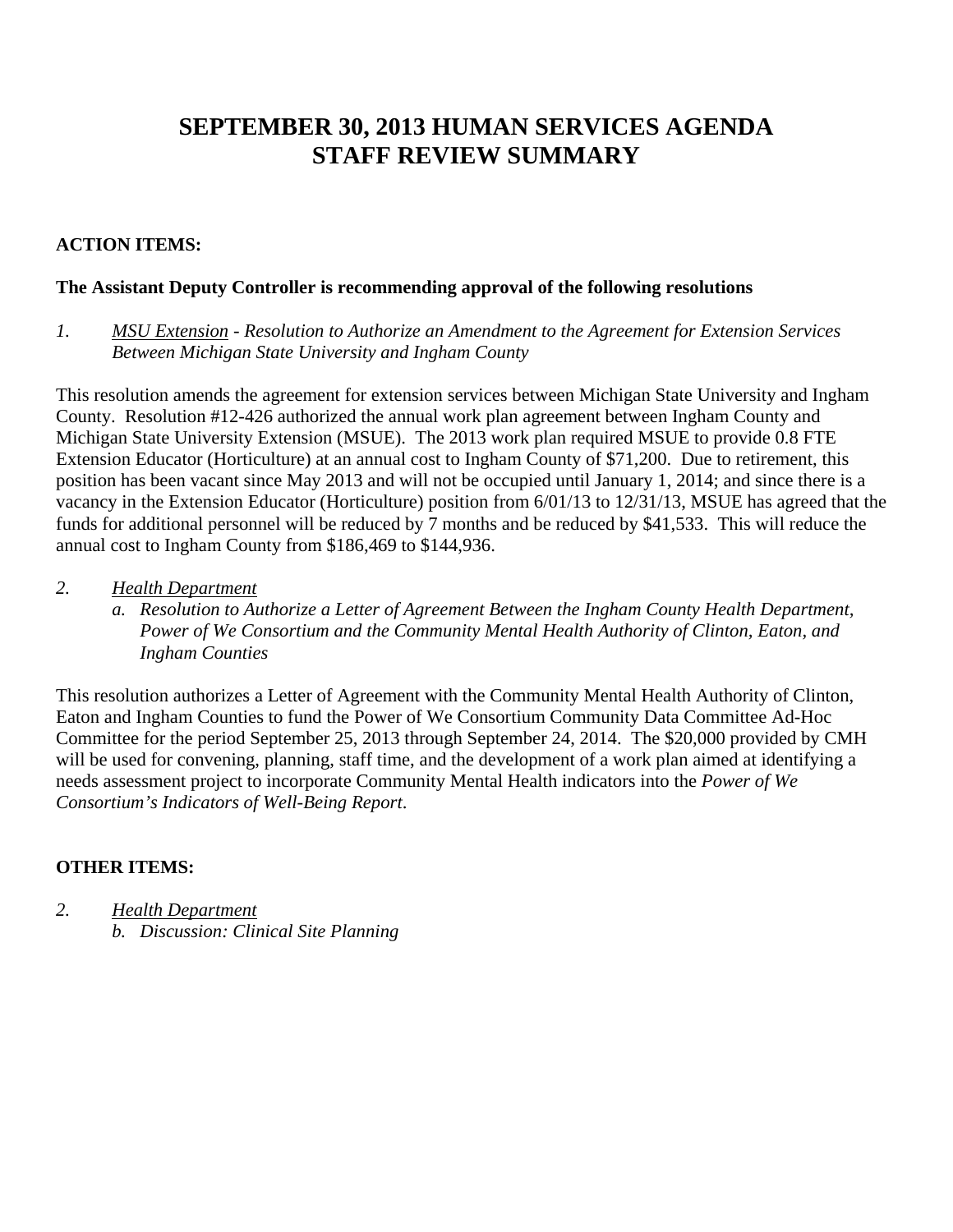#### **Agenda Item 1**

#### MEMORANDUM

<span id="page-6-0"></span>TO: Human Services and Finance Committees FROM: Jared Cypher, Assistant Deputy Controller RE: Amendment to the Agreement with Michigan State University for Extension Services DATE: September 19, 2013

Resolution #12-426 authorized the annual work plan agreement between Ingham County and Michigan State University Extension (MSUE). The 2013 work plan required MSUE to provide 0.8 FTE Extension Educator (Horticulture) at an annual cost to Ingham County of \$71,200.

Due to retirement, this position has been vacant since May 2013 and will not be occupied until January 1, 2014; and since there is a vacancy in the Extension Educator (Horticulture) position from 6/01/13 to 12/31/13, MSUE has agreed that the funds for additional personnel will be reduced by 7 months and be reduced by \$41,533. This will reduce the annual cost to Ingham County from \$186,469 to \$144,936.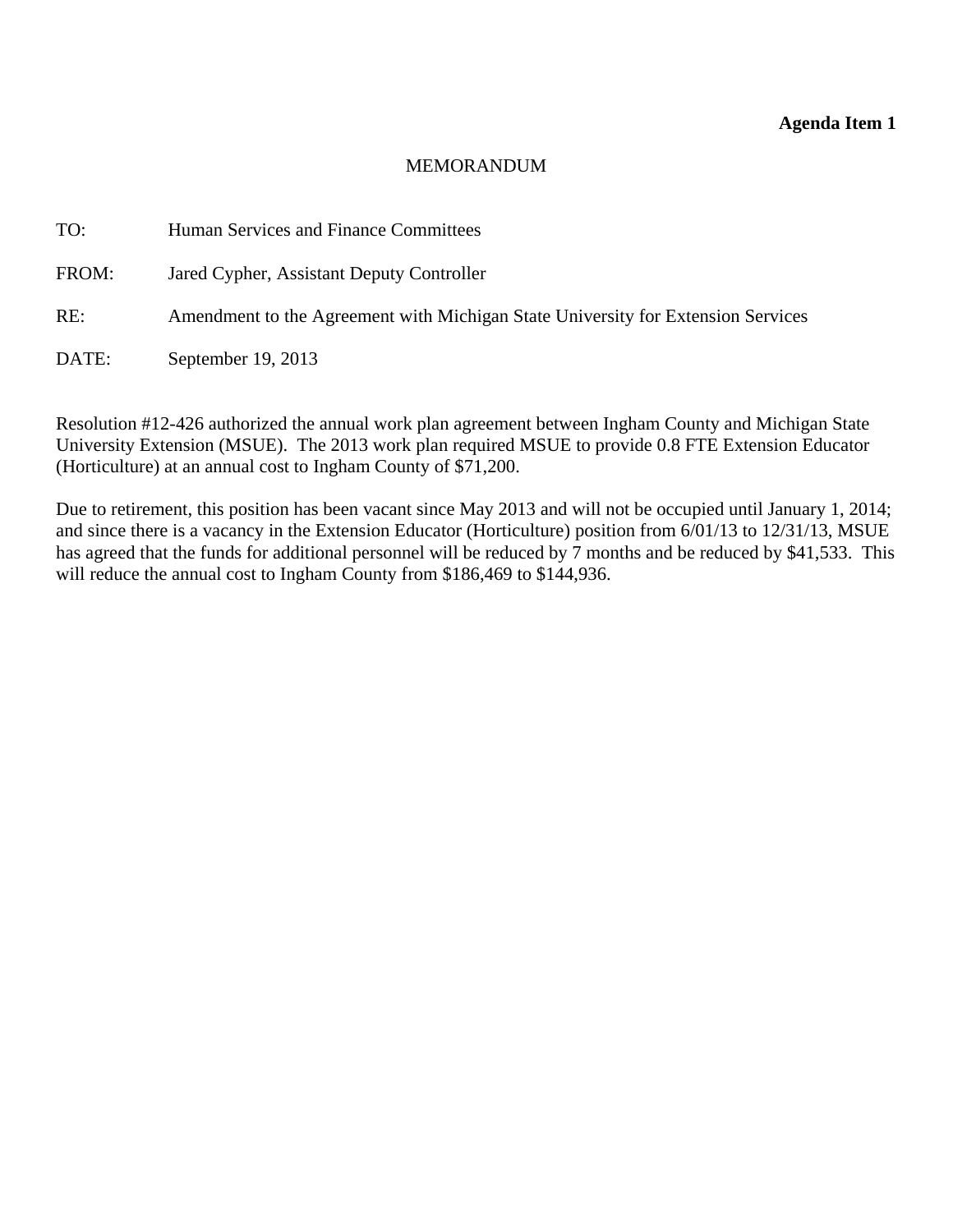Introduced by the Human Service and Finance Committees of the:

# INGHAM COUNTY BOARD OF COMMISSIONERS

### **RESOLUTION TO AUTHORIZE AN AMENDMENT TO THE AGREEMENT FOR EXTENSION SERVICES BETWEEN MICHIGAN STATE UNIVERSITY AND INGHAM COUNTY**

WHEREAS, Michigan State University Extension (MSUE), in collaboration with Ingham County are committed to helping people improve their lives through initiatives in four Extension Educational Program Institutes; and

WHEREAS, a written agreement, including the annual work plan, was approved through Resolution #11-390, that outlines the provision that each party will provide for the continued operation of the Michigan State University Extension Office in Ingham County through December 31, 2016; and

WHEREAS, the annual work plan for 2013 was approved through Resolution #12-426; and

WHEREAS, the 2013 work plan required MSUE to provide 0.8 FTE Extension Educator (Horticulture) at an annual cost to Ingham County of \$71,200; and

WHEREAS, due to retirement, this position has been vacant since May 2013 and will not be occupied until January 1, 2014; and

WHEREAS, due to the vacancy in the Extension Educator (Horticulture) position from 6/01/13 to 12/31/13, MSUE has agreed that the funds for additional personnel will be reduced by 7 months and be reduced by \$41,533.

THEREFORE BE IT RESOLVED, the Board of Commissioners authorizes entering into the amended Annual Work Plan (attached) that includes a county assessment of \$144,936 with MSU Extension for the period of January 1, 2013 through December 31, 2013 for delivery of Extension services and education.

BE IT FURTHER RESOLVED, the Ingham County Board of Commissioners authorizes the Board Chairperson to sign any necessary contract documents that are consistent with this resolution and approved as to form by the County Attorney.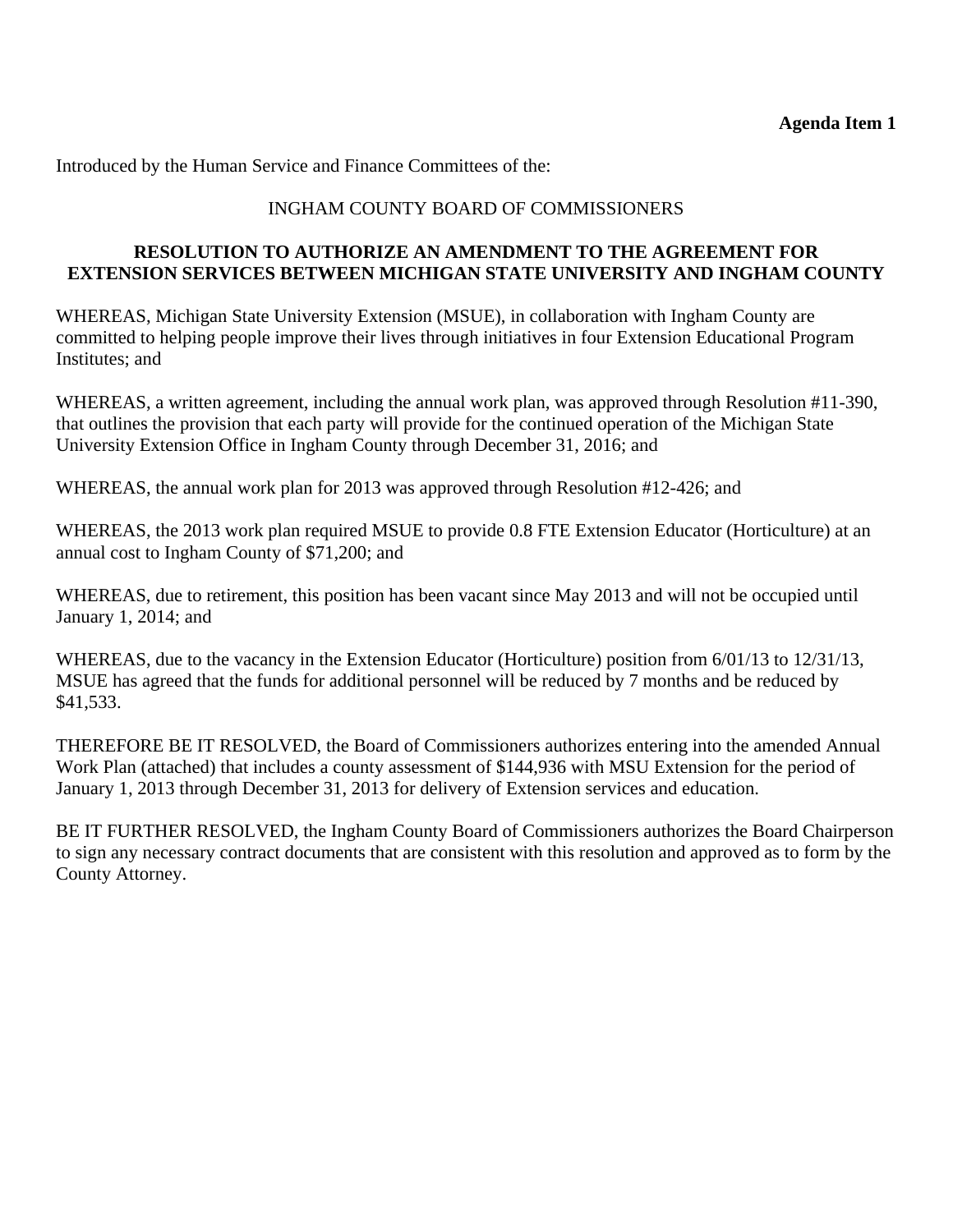#### **Amendment EXHIBIT A: Annual Work Plan (Ingham, 2013)**

#### A. Specific Contributions by MSUE:

- 1. At least 1.0 FTE extension educator whose primary office of operation will be the county Extension office included in assessment.
- 2. .8 FTE additional extension educator (Horticulture) at \$71,200 (FTE \* rate). The support ends on May 31, 2013, due to the position being vacant from June 1, 2013 to December 31, 2013. The **position will be filled on January 1, 2014.**
- 3 1.5 FTE 4‐H program coordinator(s) included in assessment whose primary office of operation will be the county Extension office.
- 1. No additional 4-H program coordinators/other paraprofessional at  $(FTE^*$  rate).
- 2. Administrative oversight included in annual assessment.
- 3. Access to extension educators with expertise in each of the MSUE Institutes included in annual assessment.
- 4. Supervision of University provided academic and paraprofessional staff. Supervision of county clerical staff and/or county staff upon request. Supervision is included in the annual assessment.
- 5. Annual reporting of services provided, audiences served, and impact of programs in the county.
- B. Specific Contributions by the County:
	- 1. Office space for a County Extension office. The office will include space for at least one Extension educator, one 4‐H program coordinator and one clerical staff person, access to space for delivering Extension programs, and utilities, including telephone. Office space will be available for additional MSUE and/or county staff as mutually agreed. The office must have access to high‐speed internet sufficient to meet the needs of MSUE Personnel. Minimum standards for internet access can be found in appendix A. The office space must be at least comparable to the average office space used by County employees.
	- 2. Clerical staff for the Extension office that will perform clerical functions, including assisting County residents in accessing MSUE resources by office visit, telephone, email, internet and media.
	- 3. Operating expenses for the office and Personnel.
	- 4. The Assessment Fee of \$115,269 and \$71,200 for additional personnel, as described above in Section A. Due to the vacancy in the extension educator (horticulture) position from 6/01/13 to 12/31/13, as listed in A-2 of this document, the funds for additional personnel will be reduced by 7 months and be reduced by \$41,533.
- C. Assessment to County:

For the period January 1, 2013, to December 31, 2013, the County shall pay to MSU \$144,936, which is the cost of the assessment plus any additional personnel costs. For the period 1/01/13 to 6/30/13, the county shall pay to MSUE \$87,302, and for the period of 7/01/13 to 12/31/13, the county will pay to MSU \$57,634, which is the cost of **the assessment plus additional personnel costs.** Payment will be made the first month of each quarter of the county fiscal year. Payments should be sent to CANR Budget and Finance, 210 Ag Hall, Michigan State University, East Lansing, MI 48824.

| <b>MICHIGAN STATE UNIVERSITY</b>           | <b>INGHAM COUNTY</b>                                                                                            |
|--------------------------------------------|-----------------------------------------------------------------------------------------------------------------|
|                                            | By: 2008 2014 2015 2016 2017 2018 2019 2020 2021 2021 2022 2023 2024 2022 2023 2024 2025 2026 2027 2028 2021 20 |
| Daniel T. Evon, Director,                  |                                                                                                                 |
| <b>Contract &amp; Grant Administration</b> |                                                                                                                 |
| Its:                                       | lts:<br><u> 1980 - Jan Barbara, manazarta da kasas da shekara 1980 - An an A</u>                                |
| Date:                                      | Date:                                                                                                           |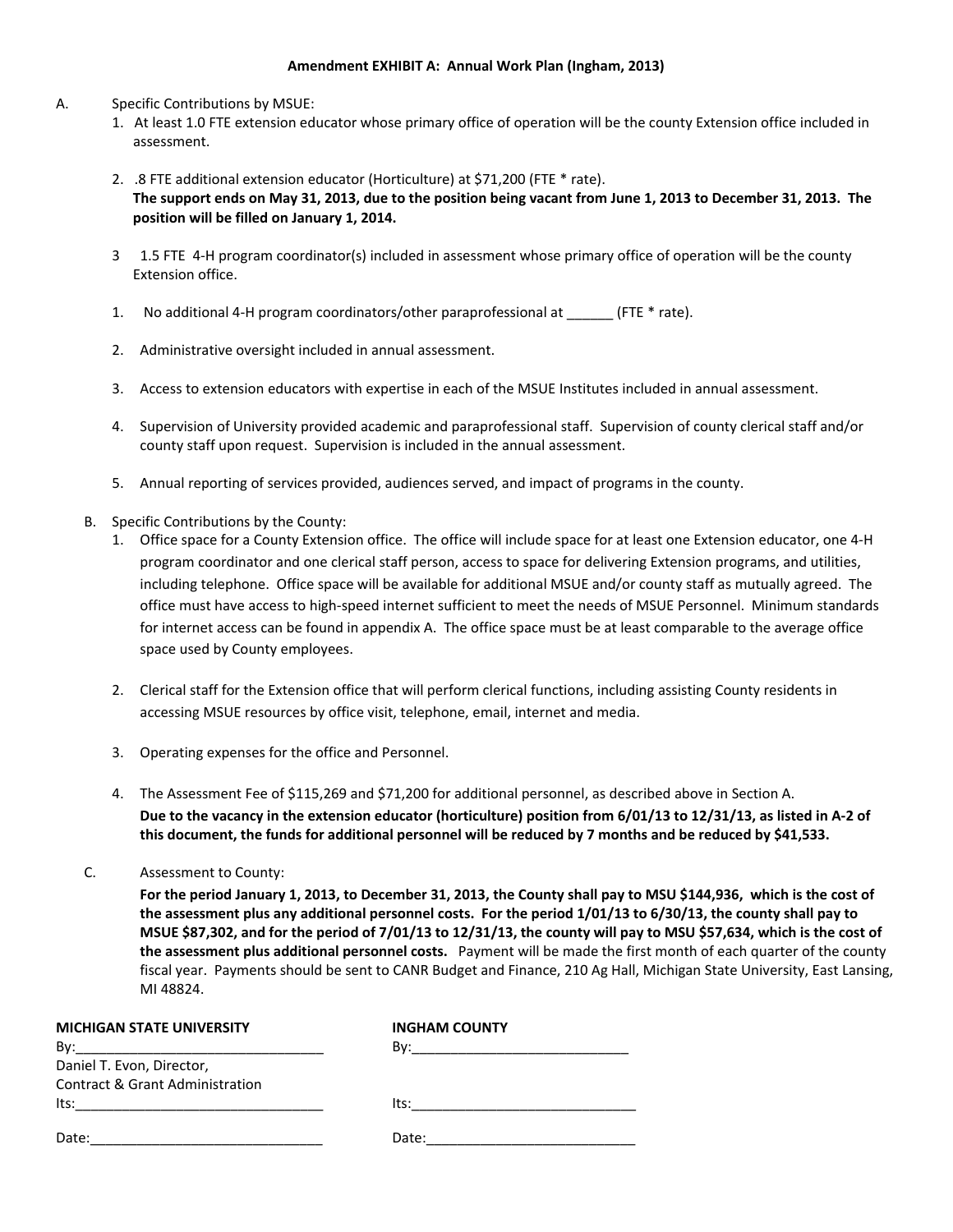# **MEMORANDUM**

<span id="page-9-0"></span>

| TO:          | <b>Human Services Committee</b><br><b>Finance Committee</b>                                                                                                                                            |
|--------------|--------------------------------------------------------------------------------------------------------------------------------------------------------------------------------------------------------|
| <b>FROM:</b> | Renée Branch Canady, Ph.D., Health Officer                                                                                                                                                             |
| DATE:        | September 17, 2013                                                                                                                                                                                     |
| RE:          | Resolution to Authorize a Letter of Agreement Between Ingham County Health Department,<br>Power of We Consortium and Community Mental Health Authority of Clinton, Eaton and<br><b>Ingham Counties</b> |

This is a recommendation to authorize a Letter of Agreement with the Community Mental Health Authority of Clinton, Eaton and Ingham Counties to fund the Power of We Consortium Community Data Committee Ad-Hoc Committee. Funds will be used for convening's, planning, staff time, and the development of a work plan aimed at identifying a needs assessment project to incorporate Community Mental Health indicators into the *Power of We Consortium's Indicators of Well-Being Report*.

The Power of We Consortium, formerly the Ingham Interagency Human Services Advisory Committee (HSAC), is an inclusive planning and implementation multi-purpose collaborative body of over 250 human services, non-profit, governmental, faith-based, and business sector stakeholders that promote systems reform in Ingham County. The PWC is often referred to as a "community collaborative" or a "network of networks" and capitalizes on the power of social capital (such as trust, civic involvement, and connection) and diversity to achieve positive results for the community.

The Community Data Committee of the Power of We Consortium was developed in response to a clear and urgent need for scale appropriate data that informed local residents, service providers, local governments, and policy makers about the most pressing issues that impact the health and well-being of our community.

The Community Data Committee is comprised of a wide representation of organizations across the Tri-county area including Tri County Regional Planning Commission, Michigan State University, Barry-Eaton District Health Department, Ingham County MSU Extension, Ingham County Health Department, Mid-Michigan District Health Department, Michigan Department of Education, CEI Community Mental Health, Eaton ISD, Ingham ISD, Birth to Five Great Start Collaborative, Tri-County Office on Aging, City of Lansing, Ingham County Commissioners, Capital Area United Way, and Public Sector Consultants.

I recommend that the Board of Commissioners adopt the attached resolution and authorize the Letter of Agreement to accept \$20,000 from the Community Mental Health Authority of Clinton, Eaton and Ingham Counties for the period September 25, 2013 through September 24, 2014.

c: Debbie Edokpolo w/attachment John Jacobs w/attachment Isaias Solis w/attachment